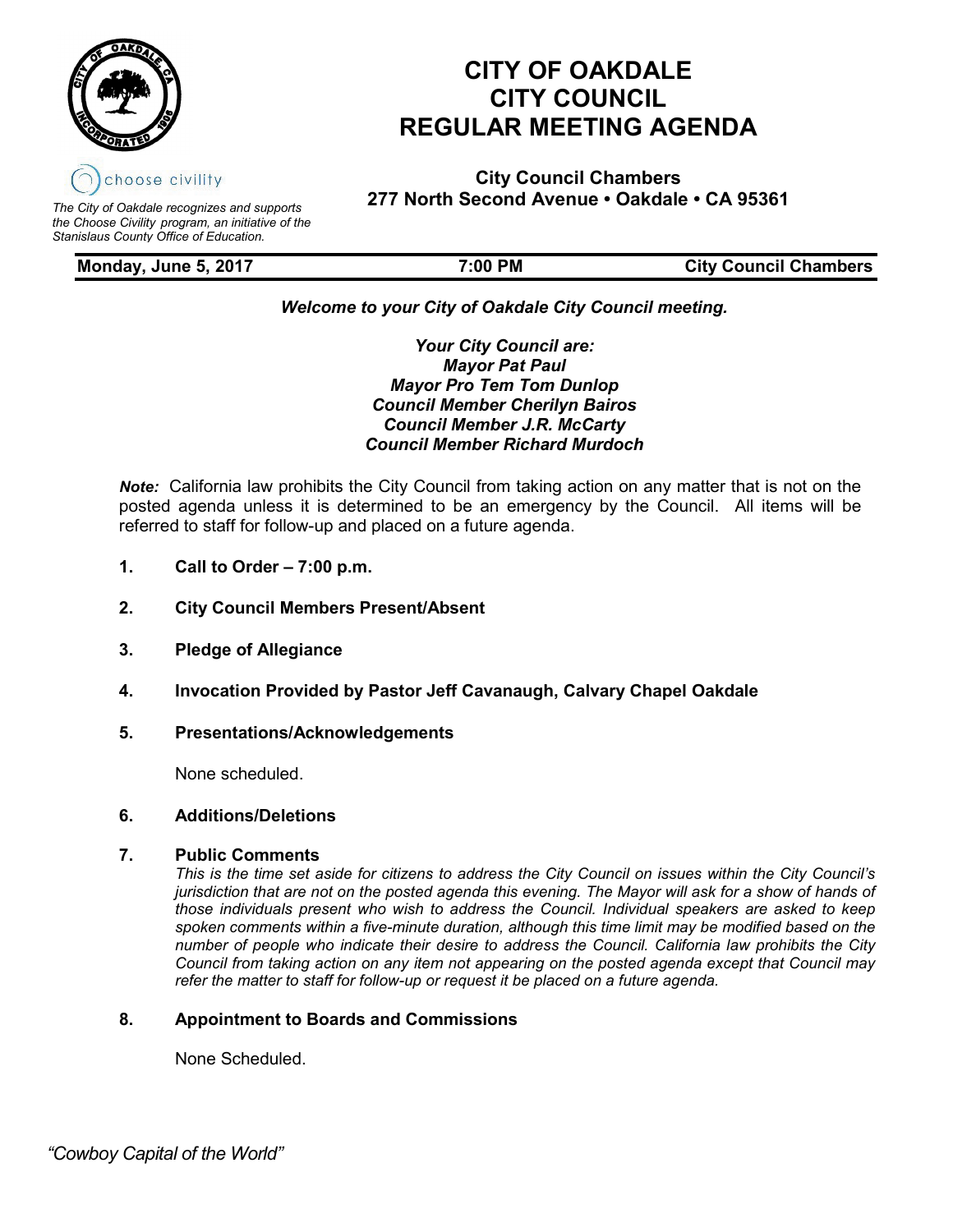# **CITY OF OAKDALE CITY COUNCIL REGULAR MEETING AGENDA Monday, June 5, 2017**

#### **Next City Council Resolution: 2017-054 Next Ordinance: 1248**

# **9. City Council Consent Agenda**

The consent agenda is comprised of Items 9.1 through 9.6. Unless there is discussion by a member of the audience/Council they may be approved in one motion.

- 9.1: Approve the Joint City Council and Successor Agency for the former Oakdale Community Redevelopment Agency Regular Meeting Minutes of May 15, 2017.
- 9.2: Receive and File the Warrant List for the period of May 11, 2017 to May 29, 2017.
- 9.3: Waive Readings of Ordinances/Resolutions except by Title.
- 9.4: Adopt Resolution 2017-<sub>1, a</sub> Resolution of the City Council of the City of Oakdale Accepting the Wastewater Treatment Plant North East Drying Bed Rehabilitation Project in the amount of \$175,062.92 and Authorizing the Filing of a Notice of Completion.
- 9.5: Adopt Resolution 2017- . a Resolution of the City Council of the City of Oakdale Authorizing the Purchase of Confined Space Equipment for the Wastewater Treatment Plant from Majorsafety.Com in the amount of \$6,821.22 from Sewer Capital Replacement Fund 621 (621-4151-444-41-05).
- 9.6: By Minute Order Reject Claim for Damages Submitted by Joe Cuellar.

## **10. Public Hearings**

10.1: Consider Resolutions of the City of Oakdale City Council related to the Annexation of Territory to Community Facilities District No. 2015-01 (Maintenance Services) Annexation 2. The Special Tax Amount to be charged as Authorized by the Original Rate and Method of Apportionment for City of Oakdale Community Facilities District 2015-01 (Maintenance Services). Maintenance Services Include Streets, Street Lights, Storm Water Drainage And Landscape Maintenance. Funding will also include the Costs of Personnel, Equipment Replacement, Maintenance, And Professional Contract Services and Services Related Thereto, Including Collection and Accumulation of Funds to pay for Anticipated Operating Cost Shortfalls and Reserves for Repair and Replacement of Facilities, Improvements, Vehicles and Equipment. The Property Owners Have Voted to Approve the Annexation.

*Notice of Public Hearing Published in the Oakdale Leader May 3, 2017.*

Recommended Actions:

1. Adopt Resolution 2017-\_\_\_, A Resolution of the City Council of the City of Oakdale Declaring Results of Special Annexation Election, Determining Validity of Prior Proceedings and Directing the Recording of a Second Amendment to Notice of Special Tax Lien - Annexation No. 2.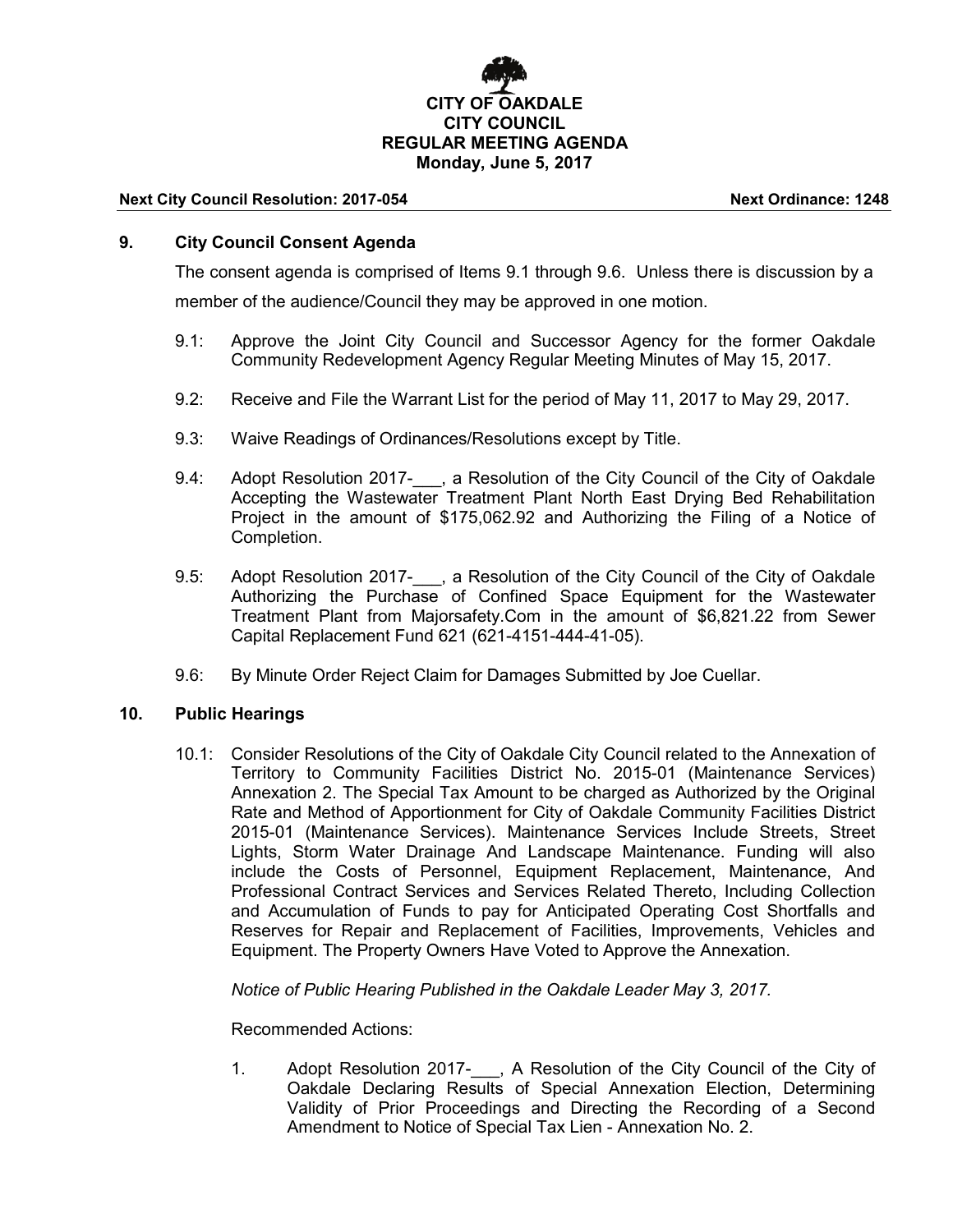# **CITY OF OAKDALE CITY COUNCIL REGULAR MEETING AGENDA Monday, June 5, 2017**

### **Next City Council Resolution: 2017-054 Next Ordinance: 1248**

- 2. Adopt Resolution 2017-..., A Resolution of the City Council of the City of Oakdale Annexation of Community Facilities District No. 2015-01 (Maintenance Services) Annexation 2, Authorizing the Levy of Special Taxes Therein and Submitting Levy of Special Taxes to Qualified Elector Annexation No. 2.
- 10.2: Consider Introducing Ordinance 1248 and Approving City of Oakdale City Council Resolutions Related to 2016-12: Rezone to Planned Development, Design Review, Tentative Parcel Map, and Vesting Tentative Subdivision Map No. 2016-12 (River Pointe Subdivision): The proposed project consists of a Rezone from R-A, Residential Agricultural to PD, Planned Development, Design Review, Tentative Parcel Map, and a Vesting Tentative Subdivision Map to subdivide 4.98 acres into twenty-one (21) single-family residential lots, a remainder lot, and two (2) common lots: a 27,030 sq. ft. common area and a 4,742 sq. ft. landscape area, located at 1188 River Avenue, Oakdale, CA 95361 (APN: 063-002-004). An existing residence and two (2) buildings are to remain on a 1.22 acre parcel. The proposed subdivision is planned to be a privately maintained, gated subdivision with a Home Owner's Association (HOA) established to manage and maintain the private streets and all common areas.

The proposed project will also include associated street, sewer, water, and storm drainage improvements. Street improvements primarily consist of the construction of "Private Streets" through the proposed project, with two access connections to River Avenue. Domestic water infrastructure is proposed via installation of an eight inch (8") water line along "Private Streets" to connect to the existing water line located at River Avenue. Sanitary sewer infrastructure is proposed via installation of a six inch (6") sewer line to connect to the City's existing sewer line on River Avenue.

Environmental Status: Acting as the Lead Agency, the City of Oakdale has prepared an Initial Study for the proposed project in accordance with Section 15063 of the CEQA Guidelines. On the basis of the analysis contained in the Initial Study, the City finds that the proposed project will not have any significant environmental effects on the environment, with mitigation incorporated. As such, the City will be considering a Mitigated Negative Declaration for the proposed project. Copies of the IS/MND are available for public review at the City of Oakdale Public Services Department, 455 South Fifth Avenue, Oakdale, CA.

*Notice of Public Hearing Published in the Oakdale Leader May 10, 2017.*

Recommended Actions:

1. Introduce Ordinance 1248 Approving and Adopting Rezone to Planned Development 2016-12 (PD 16-12) Rezoning 5.4+/- Acres as to Assessor Parcel Number 063-002-004; from Residential Agriculture (R-A) District to Planned Development 2016-12 (PD 16-12); and,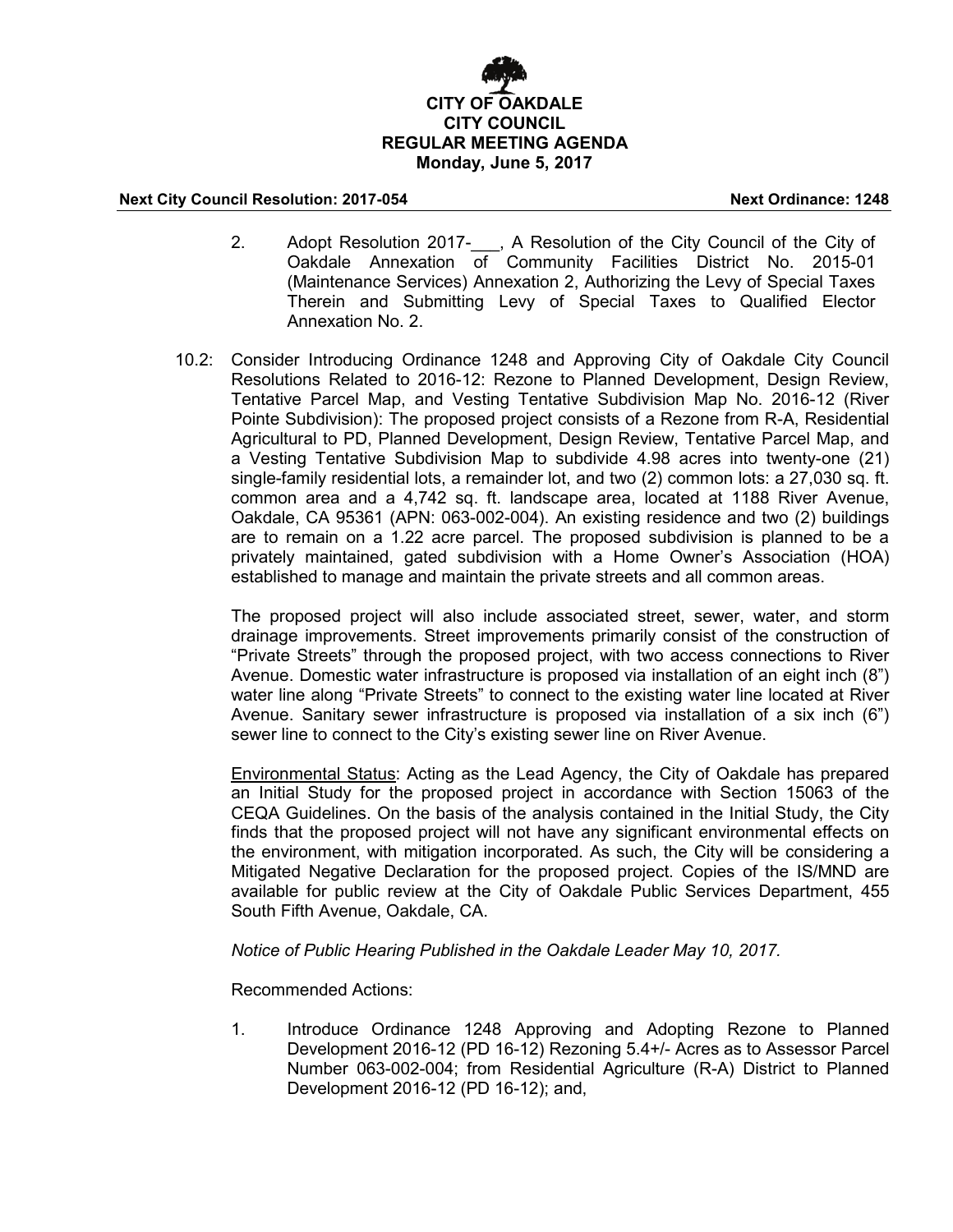# **CITY OF OAKDALE CITY COUNCIL REGULAR MEETING AGENDA Monday, June 5, 2017**

### **Next City Council Resolution: 2017-054 Next Ordinance: 1248**

- 2. Adopt Resolution 2017- , A Resolution of the City Council of the City of Oakdale Approving a Development Plan and Rezone for Planned Development 2016-12 (PD 16-12); for Assessor Parcel Number 063-002-004 (1188 River Avenue); and,
- 3. Adopt Resolution 2017-\_\_\_, A Resolution of the City Council of the City of Oakdale Approving a Negative Declaration (SCH NO. 201703035) for Development Plan and Rezone to Planned Development 2016-12 (PD 16-12); for Assessor Parcel Number 063-002-004 (1188 River Avenue).
- 10.3: Consider the Adoption of the Preliminary Fiscal Year (FY) 2017-2018 Annual Budget.

*Notice of Public Hearing Published in the Oakdale Leader May 24, 2017.*

Recommended Action: Adopt Resolution 2017-\_\_\_, a Resolution of the City Council of the City of Oakdale Authorizing the Adoption of the Preliminary Fiscal Year (FY) 2017- 2018 Annual Budget.

## **11. Staff Reports**

11.1: Approving Ribbon Cutting Date for the Oakdale Community Park.

Recommended Action: Approve by Minute Order September 16, 2017 as the date for the Oakdale Community Park Grand Opening/Ribbon Cutting Celebration Event and Allow iHeartRadio to be the Exclusive Promoter of this Event.

11.2: Consider Accepting by Minute Order the May 2017 Treasurer's Report.

Recommended Action: Accept by Minute Order, the May 2017 Treasurer's Report.

# **12. City Manager's Report**

## **13. City Council Items**

13.1: Discuss Regular City Council Meeting of July 3, 2017.

# **14. Adjournment**

In compliance with the Americans with Disabilities Act, if you need special assistance to participate in this meeting, please contact City Hall, 209-845-3571. Notification 48 hours prior to the meeting will enable the City to make reasonable arrangements to ensure accessibility to this meeting. (28CFR 35.102-35.104 ADA Title II).